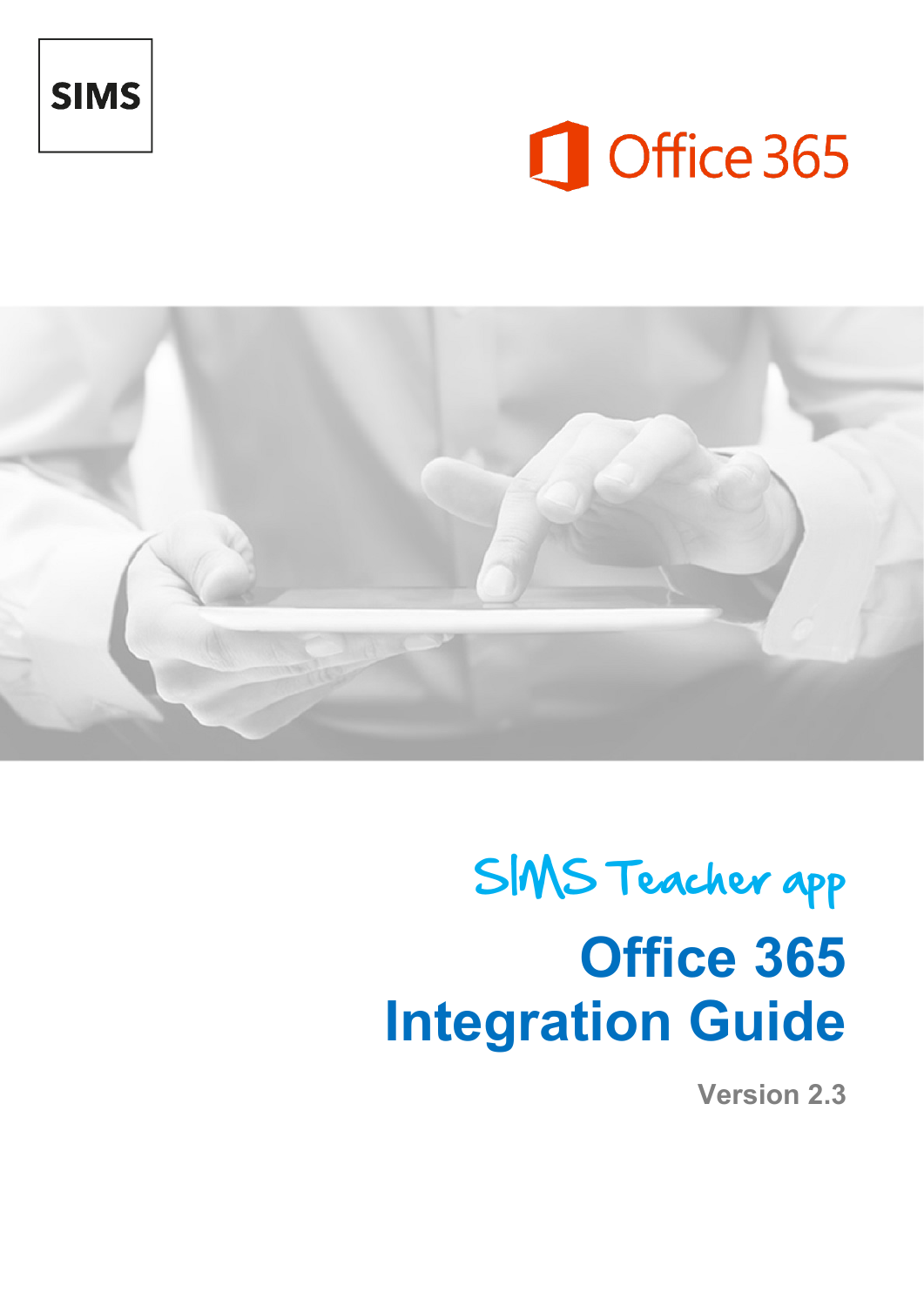**Version 2.5**

### **Information use and disclaimer**

The information contained within this SIMS Teacher app Office 365 Integration Guide should not be distributed, shared, reproduced, in any material form (including photocopying or storing it in any medium including by electronic means and whether or not transiently or incidentally) without the written permission of Education Software Solutions (ESS).

Whilst every effort is made to ensure the technical accuracy of the information contained within this document ESS is not responsible for, and does not accept any liability in respect of, any claims, losses or damages (howsoever they arise) made or incurred by any persons or bodies as a result of using the information contained within this document.

Education Software Solutions Ltd 2021. All rights reserved.

Education Software Solutions Ltd. 11 Kingsley Lodge 13 New Cavendish Street London W1G 9UG

[www.educationsoftwaresolutions.co.uk](http://www.educationsoftwaresolutions.co.uk/)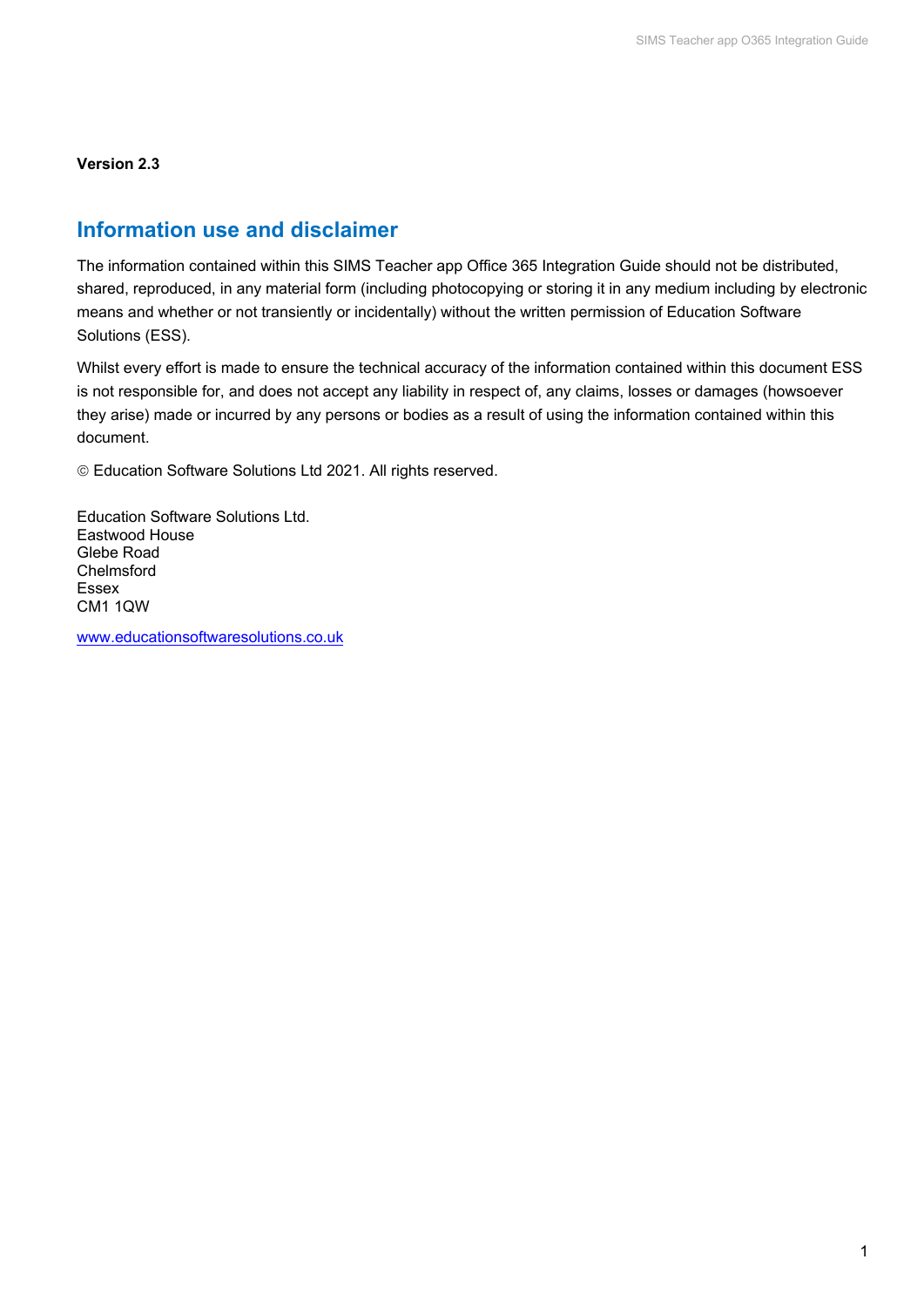# **Contents**

| You are the Teacher app Administrator, and you wish to access the Teacher app Management Console<br>1.         |  |
|----------------------------------------------------------------------------------------------------------------|--|
| You wish to allow your school staff to access the SIMS Teacher app with their Office 365 accounts  5<br>2.     |  |
|                                                                                                                |  |
|                                                                                                                |  |
|                                                                                                                |  |
| I have a global administrator Office 365 account and I want teachers to use the school's Office 365 Active     |  |
| I do not have a global administrator Office 365 account and I want teachers to now use the school's Office 365 |  |
|                                                                                                                |  |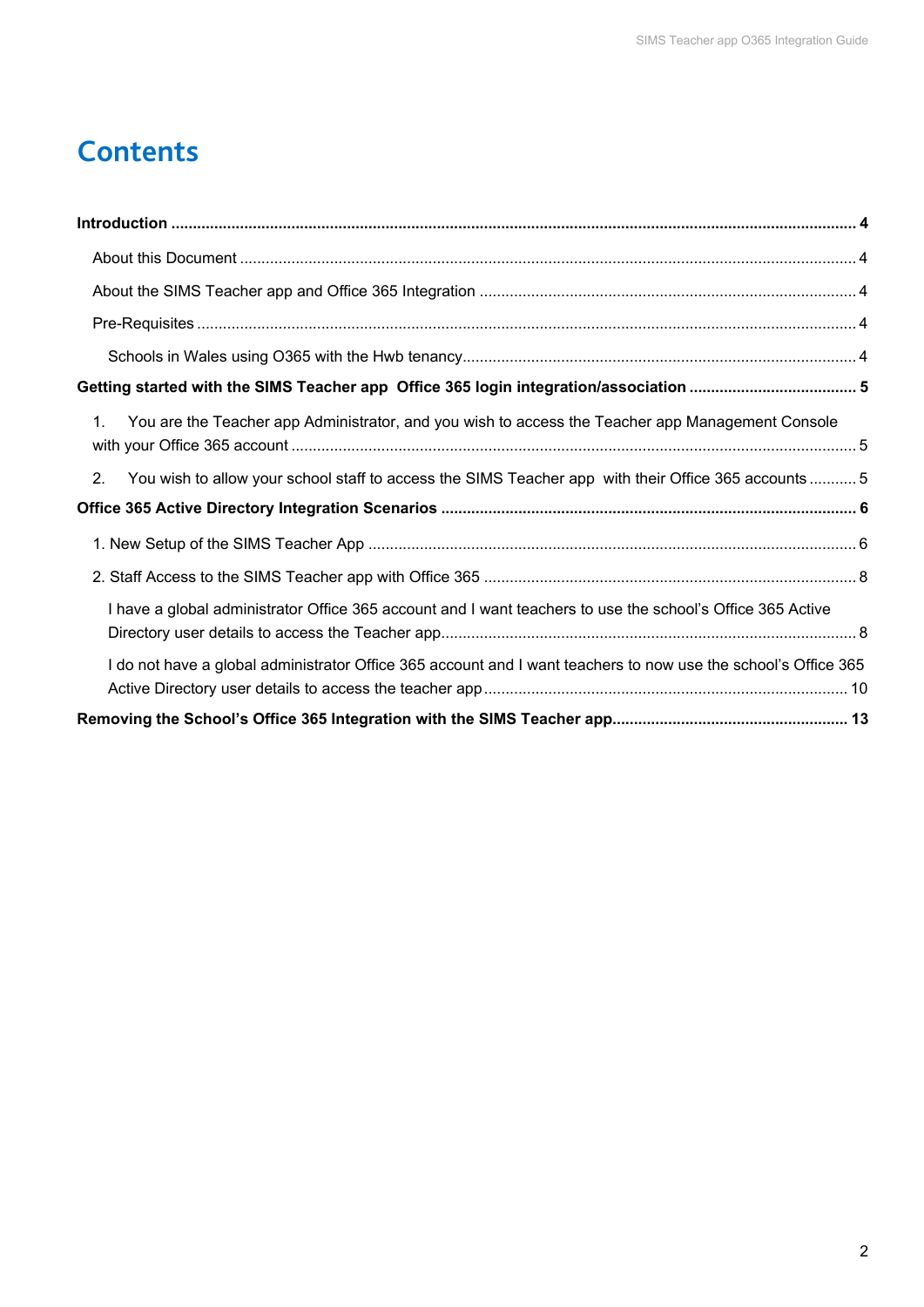SIMS Teacher app O365 Integration Guide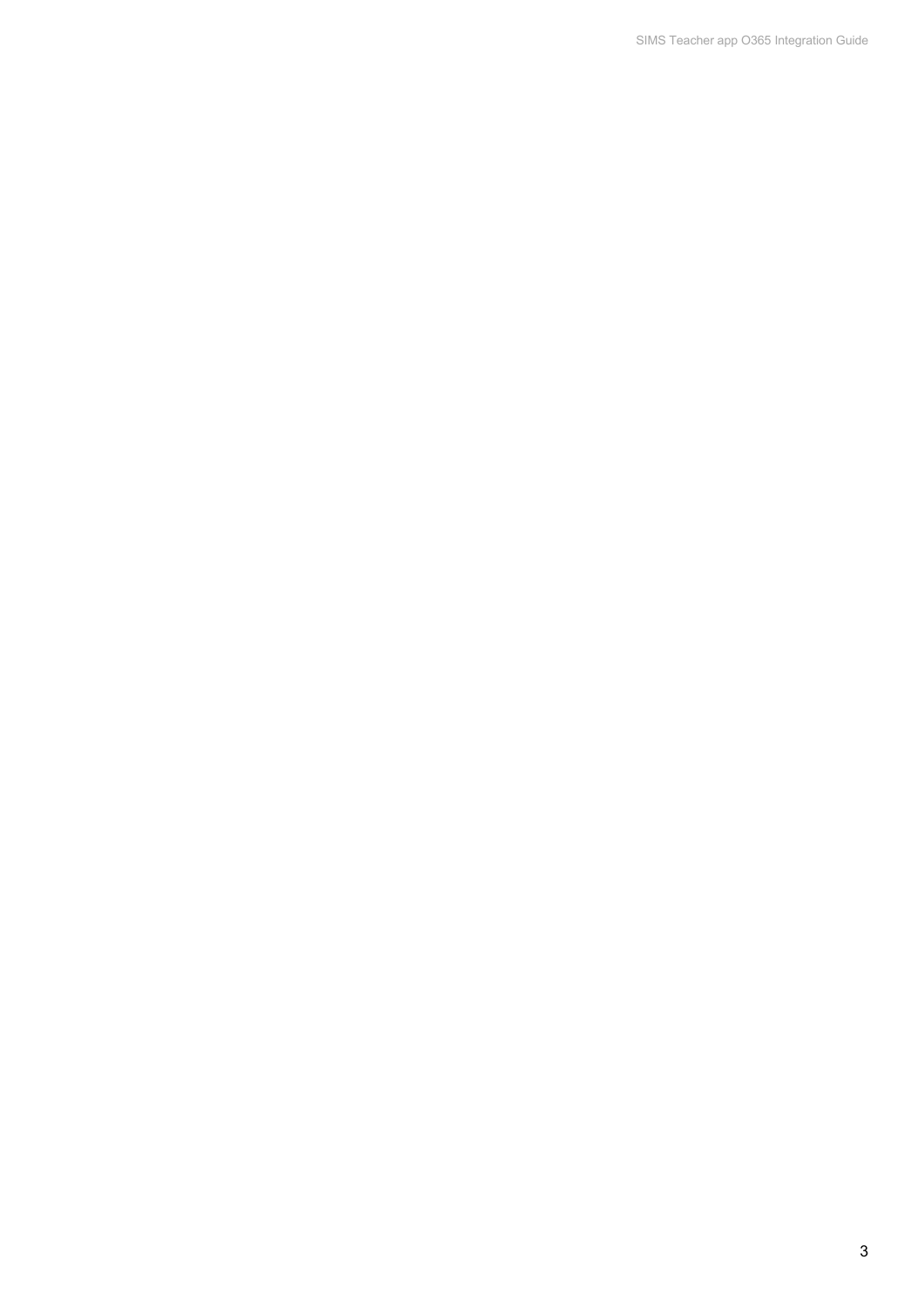# <span id="page-4-0"></span>**Introduction**

### <span id="page-4-1"></span>**About this Document**

This document provides a useful reference for school administrators to help integrate the SIMS Teacher app service with their school's Office 365 Active Directory.

### <span id="page-4-2"></span>**About the SIMS Teacher app and Office 365 Integration**

Many schools are now using Office 365. With the SIMS Teacher app, teachers can use their Office 365 account details to login to the app. This means that teachers don't need to remember multiple usernames or passwords, saving time, frustration and allows for a more seamless user experience and easier user account management for the school.

## <span id="page-4-3"></span>**Pre-Requisites**

The following pre-requisites must be complete before linking the school's Office 365 Active Directory to the SIMS Teacher app:

- Office 365 has been successfully setup at the school and user access details are created for the school's teaching staff.
- You have Administrator permissions to your Office 365 Active Directory or can grant access to your school's Office 365 Administrator to complete the integration approval step.
- **The SIMS Teacher app has been ordered and the school has received their activation and setup details.**

#### <span id="page-4-4"></span>**Schools in Wales using O365 with the Hwb tenancy**

Where schools in Wales use the Hwb O365 tenancy, the SIMS Teacher app is already authenticated with the tenancy, which means that school staff can use their Hwb O365 account to access the Teacher app.

There is no requirement to request additional association with the Hwb tenancy as this has been created already.

NOTE: when users are asked to enter their Hwb O365 email address this should be **username@HwbCymru.net**, the authentication will not work if they try to authenticate using username@hwbmail.net.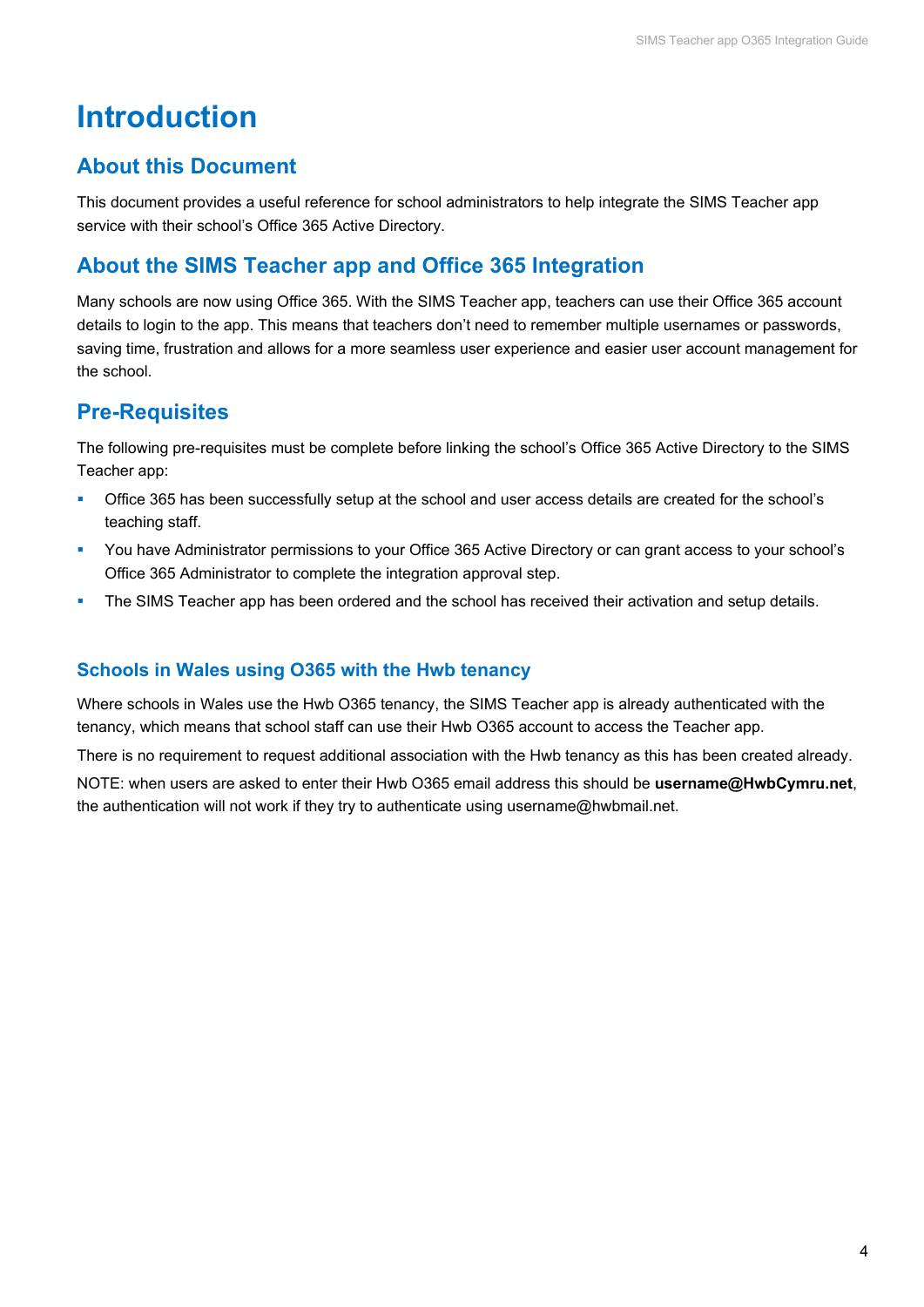# <span id="page-5-0"></span>**Getting started with the SIMS Teacher app Office 365 login integration/association**

To help schools get started with the integration of the SIMS Teacher app to their Office 365 Active Directory we have provided information for the following scenarios:

### <span id="page-5-1"></span>**1. You are the Teacher app Administrator, and you wish to access the Teacher app Management Console with your Office 365 account**

The information in the following scenario is for schools who have not yet installed or setup the SIMS Teacher app:

I vould like to enable the Teacher app to link to my Office 365 Active Directory to allow myself as an administrator to use my O365 login details to access the Teacher app. **[Find out how >>](#page-6-2)**

#### <span id="page-5-2"></span>**2. You wish to allow your school staff to access the SIMS Teacher app with their Office 365 accounts**

The information in the following scenarios are for schools who are currently using the SIMS Teacher app or have already completed their installation and setup:

- a) We have the Teacher app setup, but I want teachers to now use the school's Office 365 Active Directory user details to access the app - **I do have** a global administrator Office 365 account. **[Find out how >>](#page-8-1)**
- b) We have the Teacher app setup, but I want teachers to now use the school's Office 365 Active Directory user details to access the app - **I do not** have a global administrator Office 365 account. **[Find out how >>](#page-10-0)**
- c) I am the school Teacher app administrator I want to change my login access to now use my Office 365 login details to access the Teacher app management console. **[Find out how >>](#page-6-2)**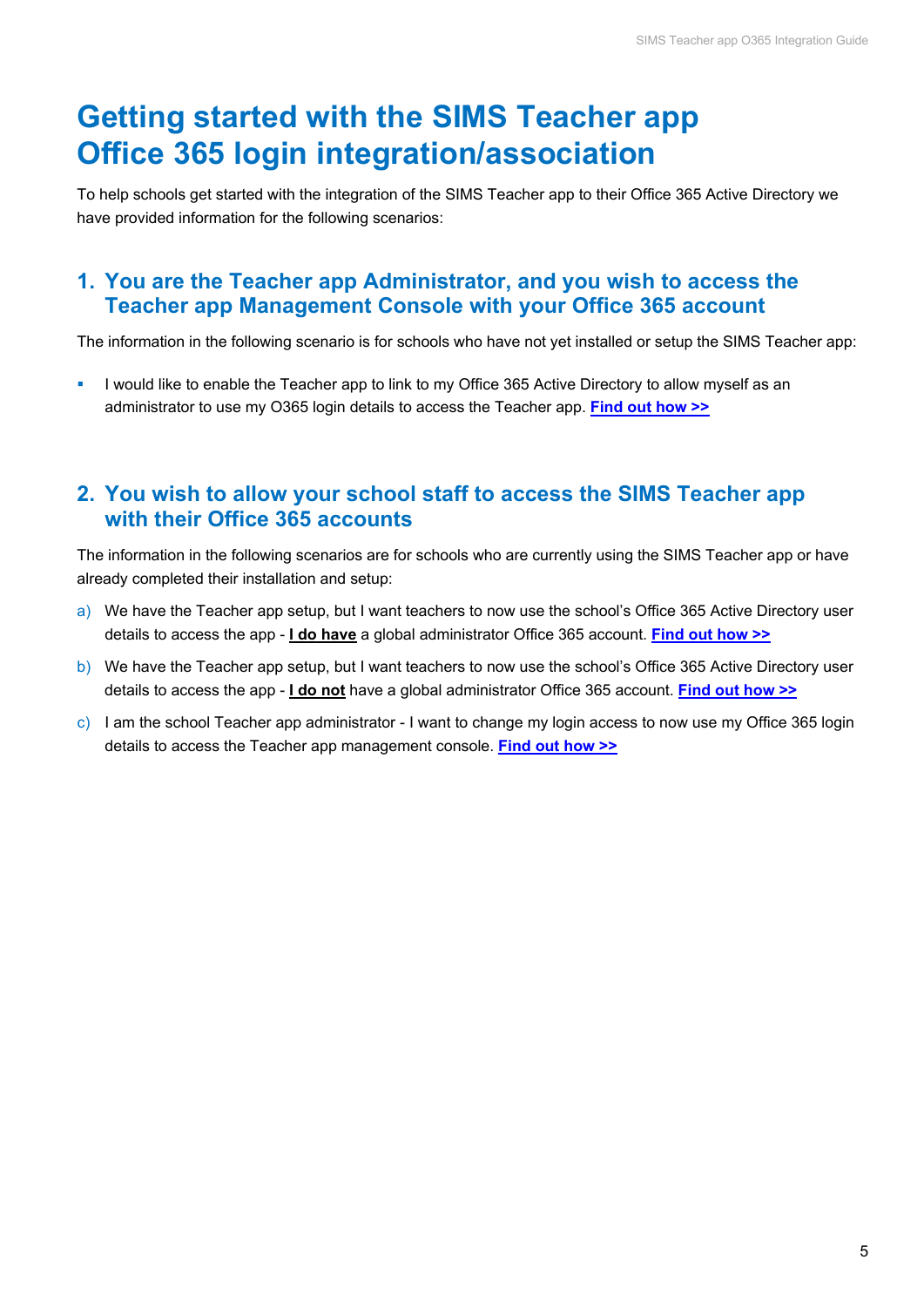# <span id="page-6-0"></span>**Office 365 Active Directory Integration Scenarios**

### <span id="page-6-1"></span>**1. New Setup of the SIMS Teacher App**

<span id="page-6-2"></span>The information in the following scenario is for schools who have not yet setup the SIMS Teacher app: I would like to enable the Teacher app to link to my Office 365 Active Directory to allow myself as an administrator to use my O365 login details to access the Teacher app.

#### **Get started by accessing the Teacher app management setup site**

1. Navigate to [teacherapp.sims.co.uk](https://teacherapp.sims.co.uk/) to display the SIMS Teacher app management setup site.



2. Select **Associate your Office 365 Users** from the login panel.



3. The **Microsoft Office 365 Association for Administrators** page is displayed.

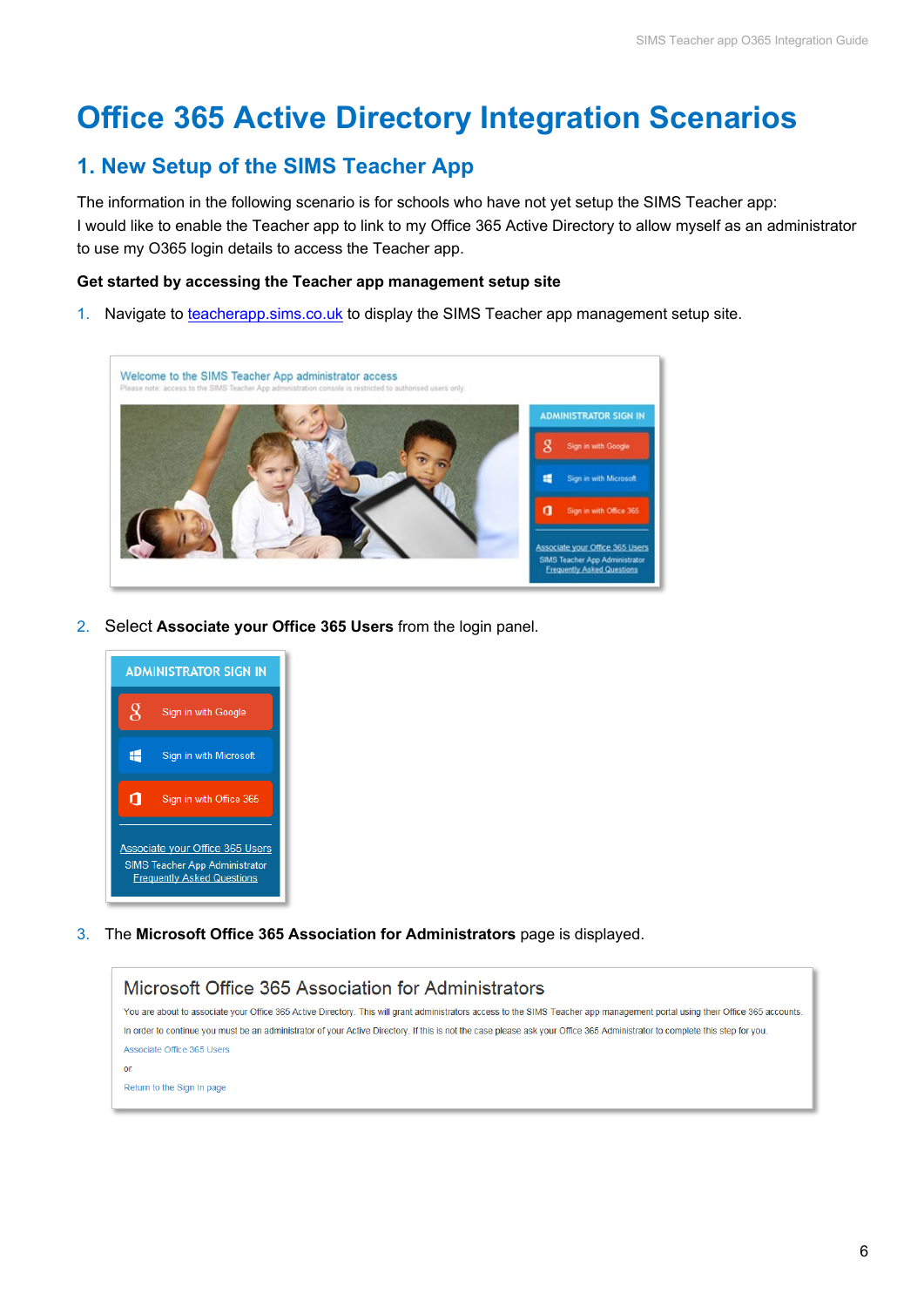4. Click **Associate Office 365 Users** to navigate to the Azure Active Directory login screen.

| Sign in<br>Sign in with your work or school account         |
|-------------------------------------------------------------|
| someone@example.com<br>Password<br>$\Box$ Keep me signed in |
| Sign in<br>Can't access your account?                       |
|                                                             |

- 5. Enter your **Office 365 Global Administrator account details** (username and password) and click **Sign in**.
- 6. Click the **Accept** option for the trust association between the Teacher app and your Office 365 Active Directory.



7. You are redirected to the following page.



8. Select **Return to the Sign in page** to redirect to the Teacher app management login screen.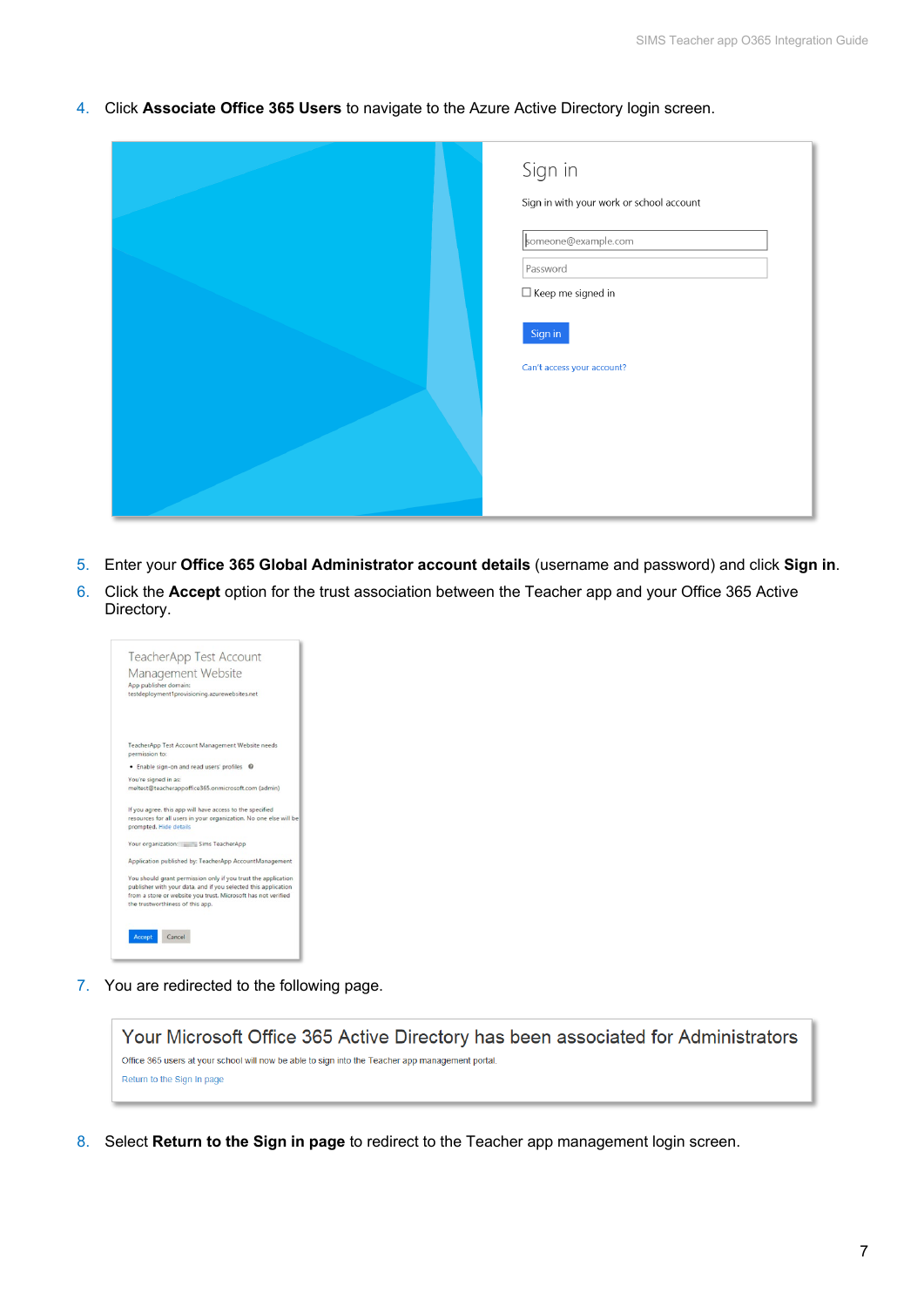9. Click on the **Sign in with Office 365** option.



10. If prompted, enter your **Office 365 account details** (username and password) and click **Sign in**.

*NOTE: If you have not yet set up the SIMS Teacher app service, you will not be able to access the system.*

### <span id="page-8-0"></span>**2. Staff Access to the SIMS Teacher app with Office 365**

The information in the following scenarios are for schools who are currently using the SIMS Teacher app or have already completed the setup.

#### <span id="page-8-1"></span>**I have a global administrator Office 365 account and I want teachers to use the school's Office 365 Active Directory user details to access the Teacher app.**

- 1. Sign into the SIMS Teacher app management console via [https://teacherapp.sims.co.uk/.](https://teacherapp.sims.co.uk/)
- 2. Within the management console access the **Account** page.

|                                                                                    |                                                                                                                                                                     | Sign Out |
|------------------------------------------------------------------------------------|---------------------------------------------------------------------------------------------------------------------------------------------------------------------|----------|
| Manage Account Manage settings associated with your account                        |                                                                                                                                                                     |          |
| <b>Account</b><br>Teachers<br><b>Devices</b>                                       | Maintenance                                                                                                                                                         |          |
| Office 365 Active Directory                                                        |                                                                                                                                                                     |          |
|                                                                                    | To sign into the Teacher app with Office 365 accounts you must first associate your Office 365 Active Directory. To do so you must be the Office 365 administrator. |          |
| If you are an administrator of your Office 365 Active Directory please click here. |                                                                                                                                                                     |          |
| Otherwise click here to send an email to your Office 365 administrator.            |                                                                                                                                                                     |          |

3. On the Account page, you will be able to enable the link from the SIMS Teacher app to the school's Office 365 Active Directory.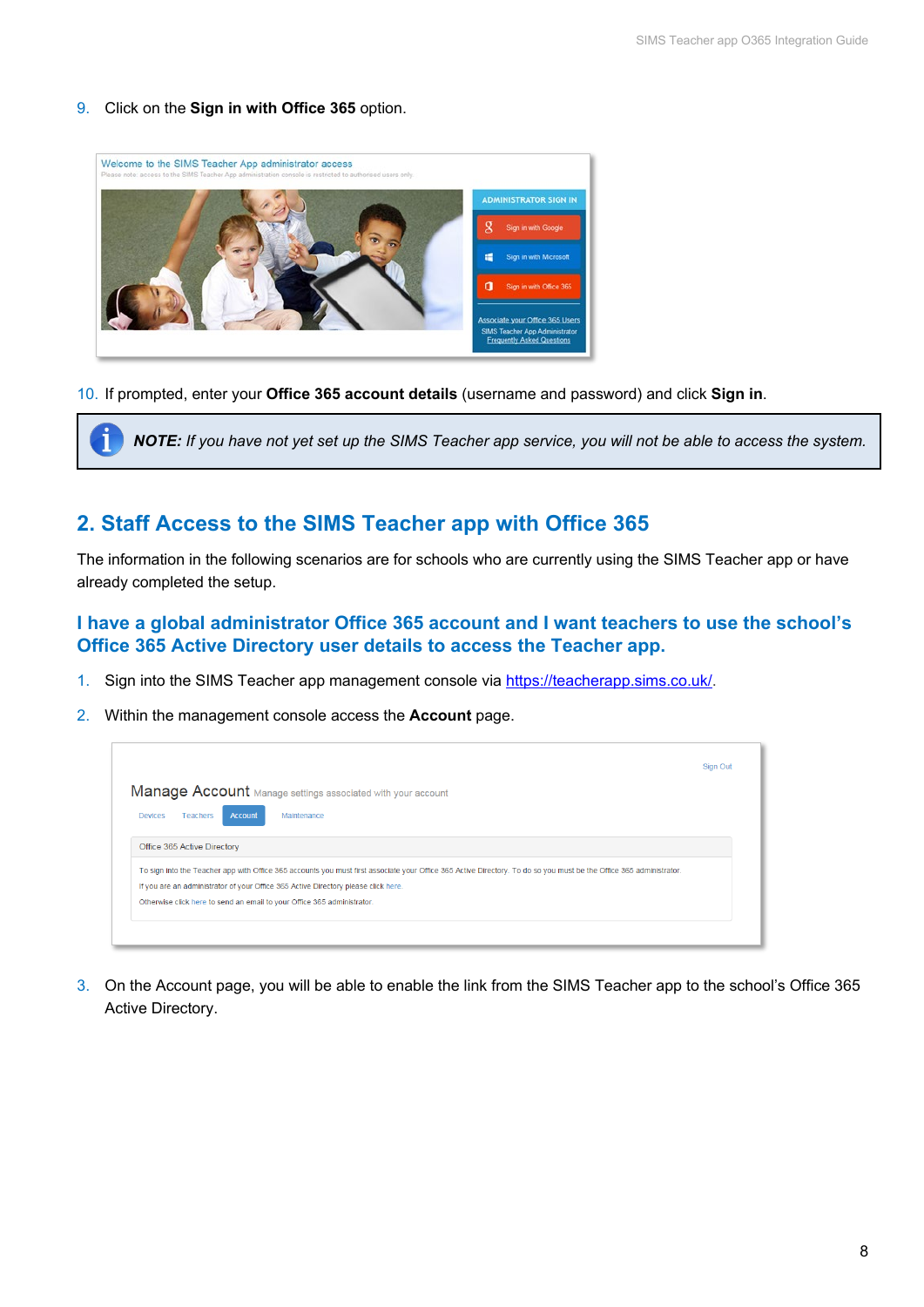#### **Making the integration link where you are the administrator of the school's Office 365 Active Directory**

1. Select the relevant link if you are an administrator of the school's Office 365 Active Directory. You will be directed to the Azure Active Directory login screen.

| Sign in                                  |
|------------------------------------------|
| Sign in with your work or school account |
| someone@example.com<br>Password          |
| $\Box$ Keep me signed in                 |
| Sign in<br>Can't access your account?    |
|                                          |
|                                          |

- 2. Enter your **Office 365 Global Administrator account details** (username and password) and click **Sign in.**
- 3. Click **Accept** for the trust association between Teacher app and your Office 365 Active Directory.

| TeacherApp Test Account<br>Management Website<br>App publisher domain:<br>testdeployment1provisioning.azurewebsites.net                                 |
|---------------------------------------------------------------------------------------------------------------------------------------------------------|
| TeacherApp Test Account Management Website needs<br>permission to:                                                                                      |
| . Enable sign-on and read users' profiles<br>$\boldsymbol{\Omega}$                                                                                      |
| You're signed in as:<br>andrew@teacherappoffice365.onmicrosoft.com (admin)                                                                              |
| If you agree, this app will have access to the specified resources<br>for all users in your organization. No one else will be prompted.<br>More details |
| Accept<br>Cancel                                                                                                                                        |

4. You will then be redirected to the page below.

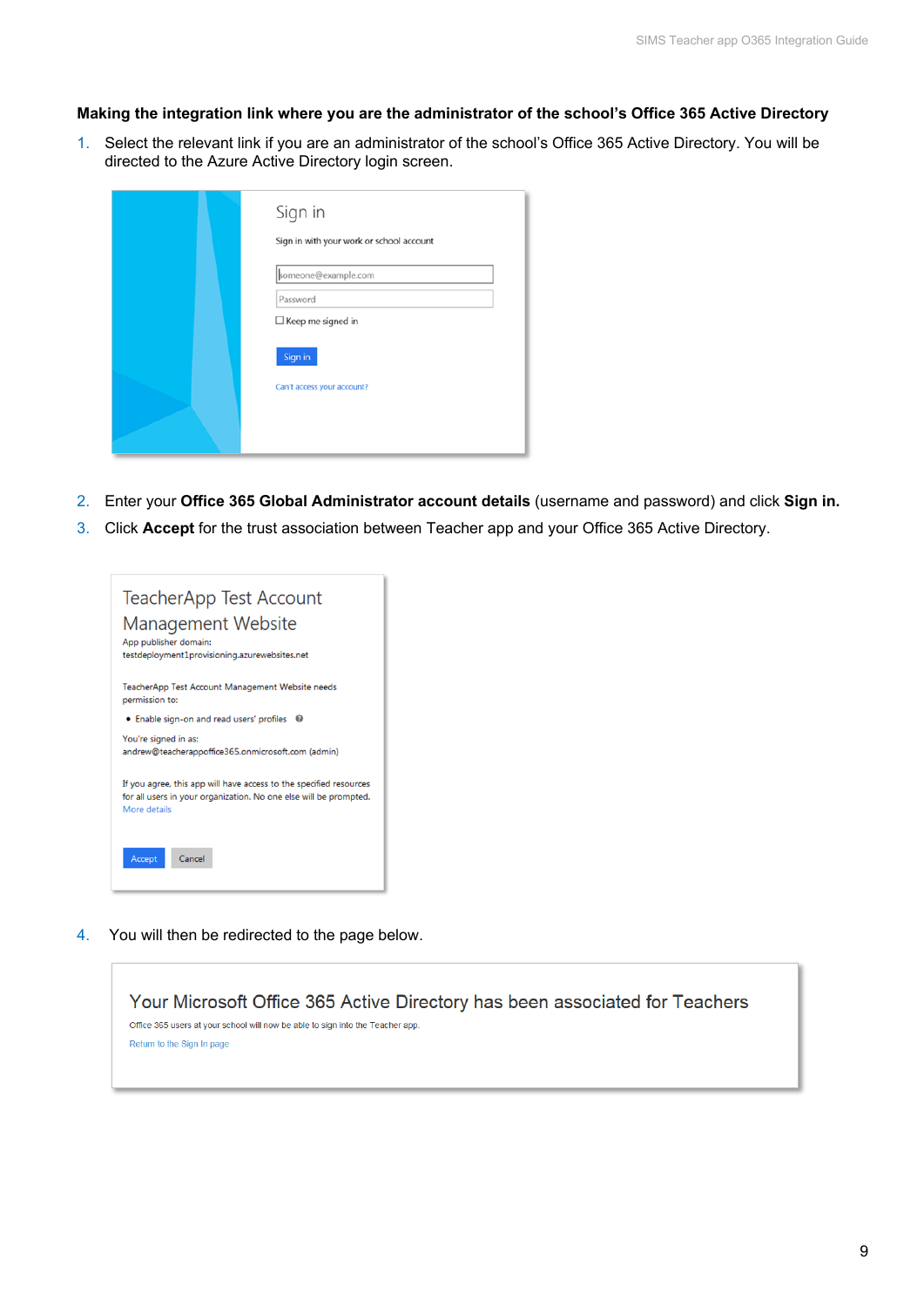5. Click **Return to the Sign in page** to return to the SIMS Teacher app Management Portal where you can review the associated Office 365 Active Directory in the **Account** page.

| Manage Account Manage settings associated with your account |                                                                                                                              |  |  |
|-------------------------------------------------------------|------------------------------------------------------------------------------------------------------------------------------|--|--|
| <b>Devices</b><br><b>Teachers</b>                           | <b>Account</b><br>Maintenance                                                                                                |  |  |
|                                                             | Successfully associated your Office 365 Active Directory Users. Users at your school will now be able to login into the app. |  |  |
| Office 365 Active Directory                                 |                                                                                                                              |  |  |
|                                                             | The following Active Directory for this school has been setup for use with the Teacher app                                   |  |  |
| Name                                                        | https://sts.windows.net/8196ca2f-423e-4e5d-824c-18d85dc7180f/                                                                |  |  |
| <b>Registered by</b>                                        | MeITest@teacherappoffice365.onmicrosoft.com                                                                                  |  |  |
|                                                             | Remove Office 365 Association                                                                                                |  |  |

*NOTE: Once these steps have successfully been completed, your SIMS Teacher app will now be connected to your school's Office 365 Active Directory.*

#### <span id="page-10-0"></span>**I do not have a global administrator Office 365 account and I want teachers to now use the school's Office 365 Active Directory user details to access the teacher app**

- 1. Sign into the SIMS Teacher app management console [https://teacherapp.sims.co.uk/.](https://teacherapp.sims.co.uk/)
- 2. Within the management console, access the **Account** page. Select the bottom **here** hyperlink to send an email to your Office 365 administrator.

|                                                                                                                                                                                                                                                                                                                                      | Sign Out |
|--------------------------------------------------------------------------------------------------------------------------------------------------------------------------------------------------------------------------------------------------------------------------------------------------------------------------------------|----------|
| Manage Account Manage settings associated with your account                                                                                                                                                                                                                                                                          |          |
| <b>Account</b><br>Maintenance<br><b>Teachers</b><br><b>Devices</b>                                                                                                                                                                                                                                                                   |          |
| Office 365 Active Directory                                                                                                                                                                                                                                                                                                          |          |
| To sign into the Teacher app with Office 365 accounts you must first associate your Office 365 Active Directory. To do so you must be the Office 365 administrator.<br>If you are an administrator of your Office 365 Active Directory please click here.<br>Otherwise click here to send an email to your Office 365 administrator. |          |
|                                                                                                                                                                                                                                                                                                                                      |          |

3. Enter the **Email Address** of the school's Office 365 Global Administrator and click **Send**.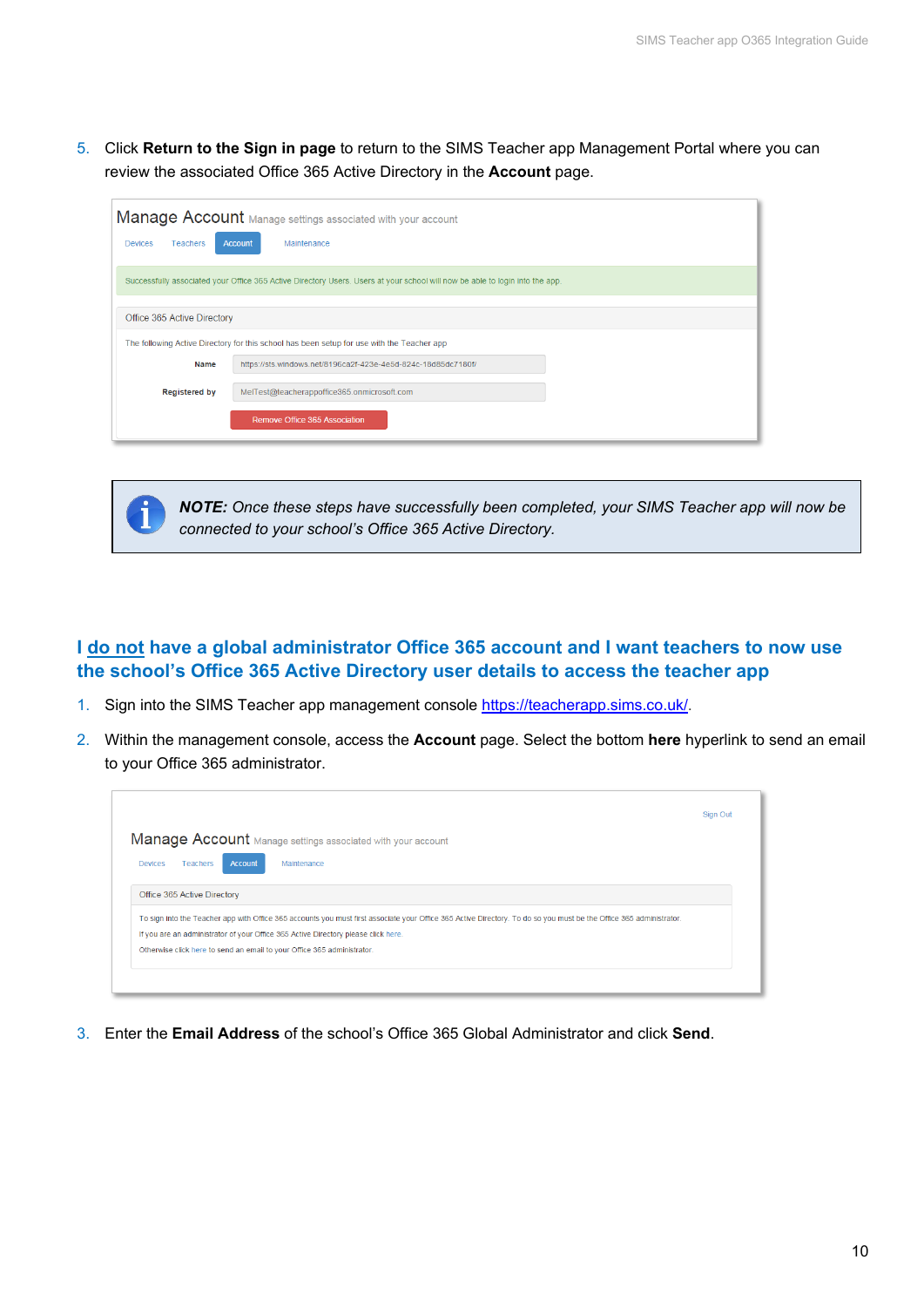| Send Association Link |                                                                                                                                                                                                                                                                               | × |
|-----------------------|-------------------------------------------------------------------------------------------------------------------------------------------------------------------------------------------------------------------------------------------------------------------------------|---|
| <b>Email Address</b>  | Please specify the email address of the Office 365 Administrator below. This will<br>send an activation link to complete the association. Once completed, your teachers<br>can access the Teacher app using their Office 365 accounts.<br>andrew@teacherappoffice365.onmicros |   |
|                       | <b>Send</b><br>Cancel                                                                                                                                                                                                                                                         |   |

4. An email is sent to the Office 365 Global Administrator that provides a link to accept the trust association between the Teacher app and the school's Office 365 Active Directory.



5. When the Office 365 Global Administrator clicks on the link within the email, they are directed to the Azure Active Directory login screen.

| Sign in<br>Sign in with your work or school account               |
|-------------------------------------------------------------------|
| someone@example.com<br>Password                                   |
| $\Box$ Keep me signed in<br>Sign in<br>Can't access your account? |
|                                                                   |

- 6. They will need to enter their Office 365 Global Administrator account details (username and password) and click **Sign in**.
- 7. Click **Accept** for the trust association between Teacher app and your Office 365 Active Directory.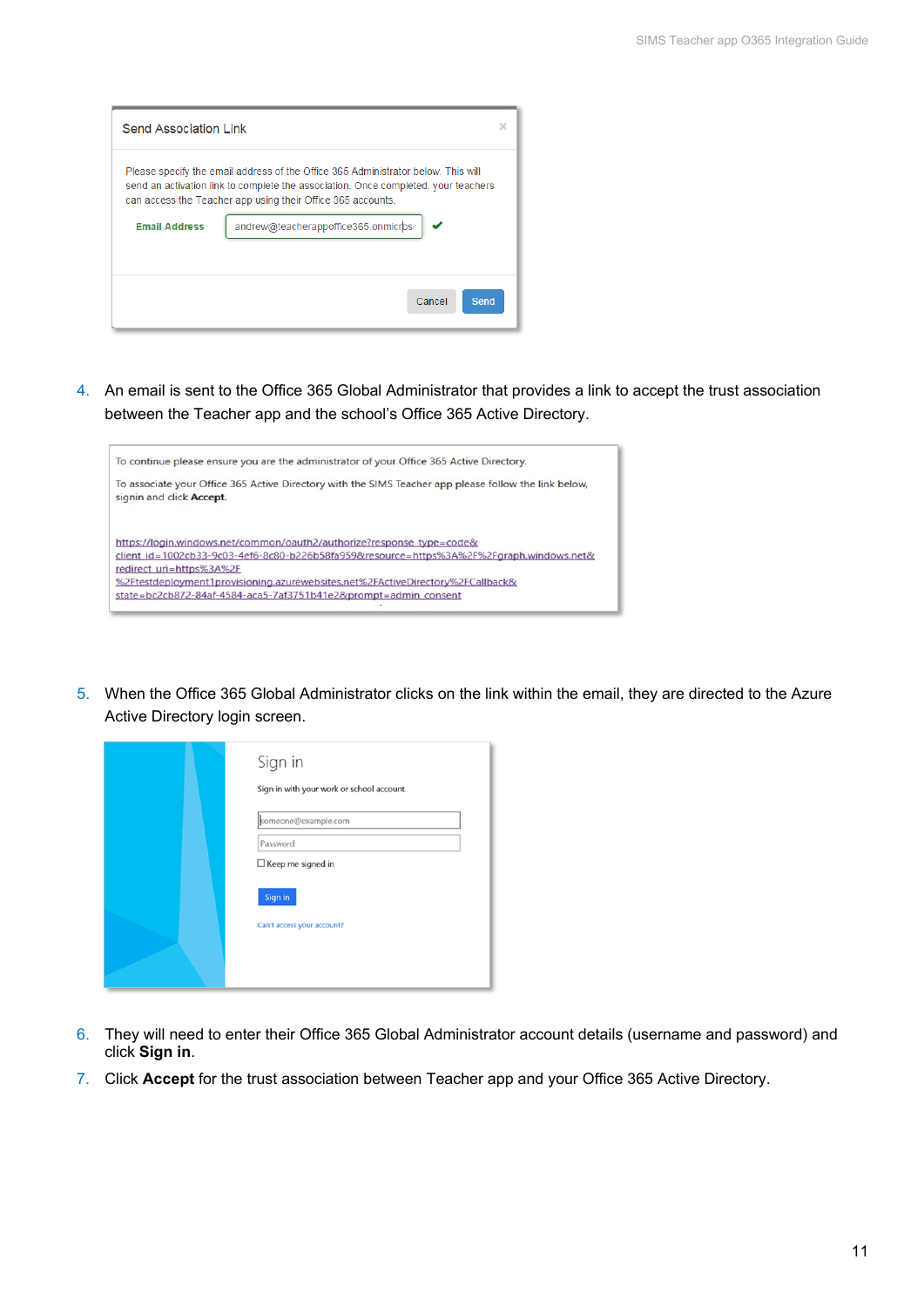

8. They will then be redirected to the following page.



9. Click on the **Return to the Sign in page** to return to the SIMS Teacher app Management Portal, where you can review the associated Office 365 Active Directory in the **Account** page.

| Manage Account Manage settings associated with your account |                                                                                            |  |  |
|-------------------------------------------------------------|--------------------------------------------------------------------------------------------|--|--|
| <b>Teachers</b><br><b>Devices</b>                           | Maintenance<br><b>Account</b>                                                              |  |  |
| Office 365 Active Directory                                 |                                                                                            |  |  |
|                                                             | The following Active Directory for this school has been setup for use with the Teacher app |  |  |
| Name                                                        | https://sts.windows.net/8196ca2f-423e-4e5d-824c-18d85dc7180f/                              |  |  |
| <b>Registered by</b>                                        | Andrew@teacherappoffice365.onmicrosoft.com                                                 |  |  |
|                                                             | Remove Office 365 Association                                                              |  |  |
|                                                             |                                                                                            |  |  |

*NOTE: Once these steps have successfully been completed, your SIMS Teacher app will now be connected to your school's Office 365 Active Directory.*